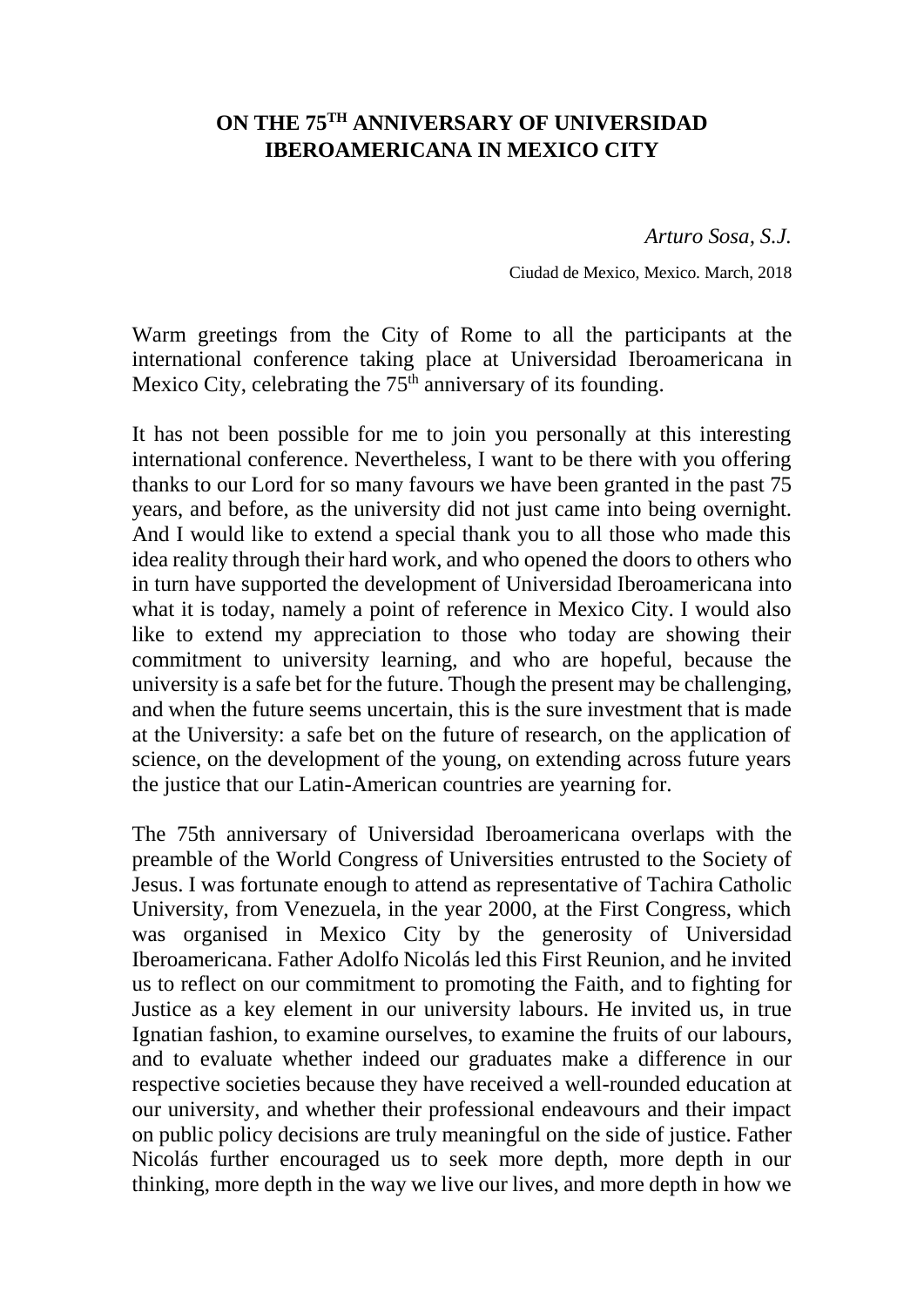attempt to transmit knowledge and human-focussed action onto others in this universally-orientated world. This is what makes us different: university, universality, depth, and seeking a vision that goes beyond our antiquated ways of reasoning. He also sternly called on us at that moment to link up, to create interconnections. The experience generated by Latin-American universities has been a beautiful one, and I can speak to that as I have been part of it for many years; equally so has been the impact of North-American universities, amongst others, and now we wish to establish a World Network that will allow us to greatly speed up the ongoing pace of exchanges.

The recent 36th General Congress of the Society of Jesus was a witness of that strong plea of nations for a more humane-centred way of living, for fairer conditions of life. It is for this that this Conference, as well as previous ones, starting with the  $32<sup>nd</sup>$ , invites us to keep fighting for social justice as a key dimension of the **reconciliation** amongst human beings, and amongst peoples, and across the cultures that inhabit this shared house of ours, the planet we live on, and Nature, on which life itself depends, and which is affected itself by unjust relations that ultimately endanger life. That was the energy felt by the Congress. And it was expressed through one word – *reconciliation*. A reconciling process which also invites to Faith, and to recognising the love of the Father of all of us, brothers and sisters, who also gave us His Son, to tear down the walls of hate that divide us, and also to permeate us with His Spirit, so we can walk mindfully towards the building of a free and united world, where each and every one can find a seat at the table of human dignity – this is the future towards which we desire to contribute, strengthened by that ultimate effort undertaken by Jesus on the cross, which becomes the breath that tumbles down all the walls dividing human beings, and reconciles us also to 'Papá Diós', as we Latin-Americans say.

It is our contribution from Universidad Iberoamericana in Mexico City, networked with other universities in the care of the Society of Jesus, to this complex and risky attempt at reconciliation that reveals the true meaning of this celebration of 75 years, as a mouthful of oxygen for staying on the road and picking up our pace. This is what I would like to wish for all of you: that this celebration will truly breathe oxygen into the university, and that it will allow you to see this great undertaking we call university duty with renewed vision and enthusiasm.

Understanding the social structures of oppression that afford so many unjust acts, and the search for feasible alternatives to restore balanced relations and to open opportunities for dealing with poverty; policy based on democracy and a well-rounded human development that includes the conservation of the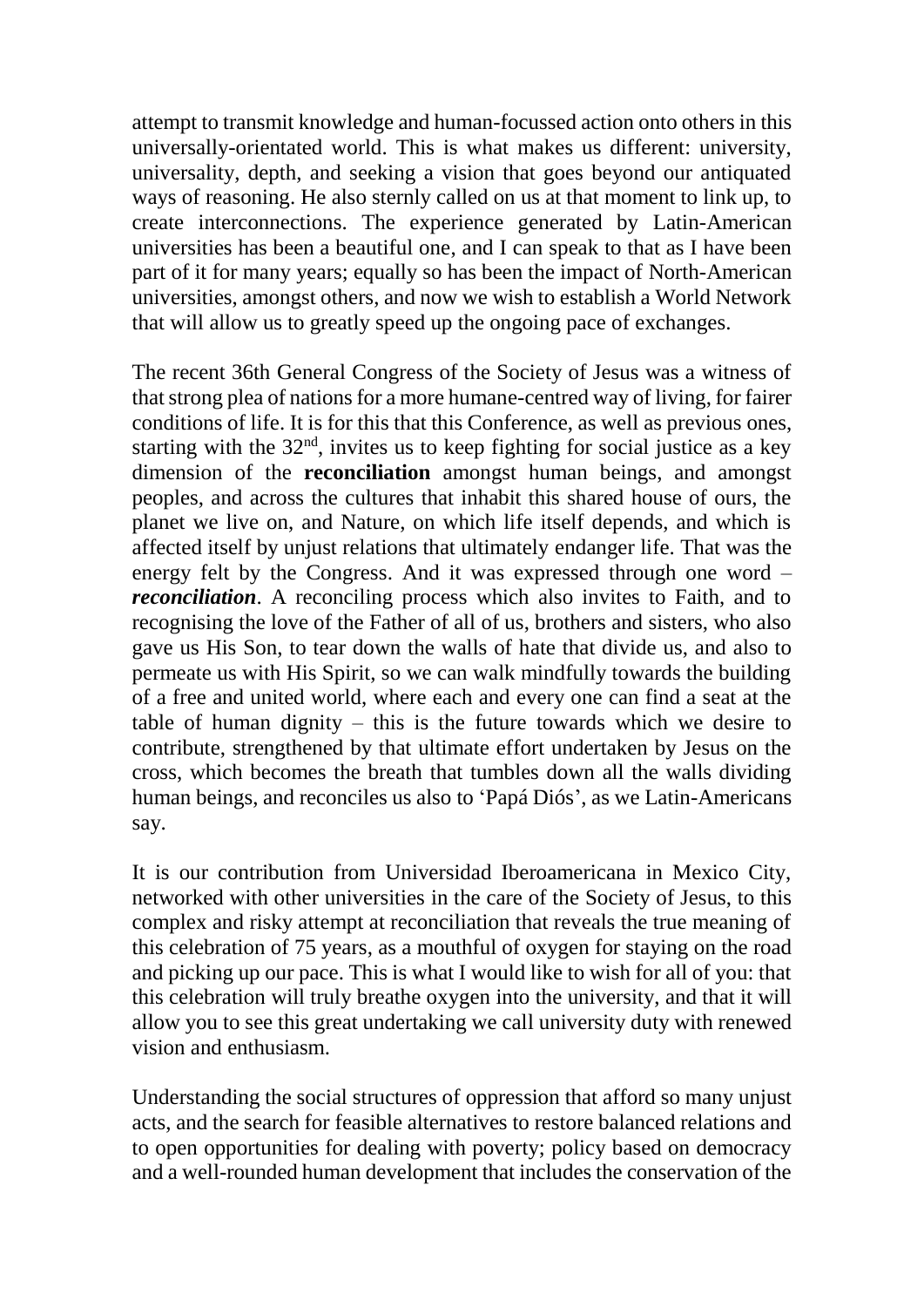environment as mentioned before, are germane to the mission of the university: grasping available alternatives, communicating them to others, and placing ourselves on the road that contributes to doing all these things.

For a university tied to the Society of Jesus, the challenge is comprehending reality from the perspective laid out in Gospel, that is to say, from the viewpoint that one can acquire only by serving amongst the poor of this world, as Jesus of Nazareth has done. It is also the closeness to the poor that will allow us to search for and find, as Saint Ignatius urges us, those social, economic and political alternatives which lead to opportunities of humane and dignified life for the millions in so many nations and cultures who today are being denied the rightful dignity of any human being, son or daughter of God.

The 36th General Conference also made us aware that we are not alone on this path. There are many, so many more who are also contributing to changing this world, and we can become more effective in achieving this goal by collaborating with them. I would like to reiterate that the Society of Jesus began as a small Association, a humble Society that from the very beginning regarded itself as no more than sufficient for participating in the mission of Christ as it was entrusted to the Church. The Society of Jesus never aimed to be self-aggrandising; the Society of Jesus has purpose insomuch as it is one partner on a mission that so many of us have accepted from the Church, and from many other corners within humanity. From this fundamental identity we are invited to grow in our collaboration efforts with others, and also amongst ourselves, collaboration which we cannot say is at its best today. Working with each other is a process neither simple nor easy. The Society of Jesus as it is today, a multicultural body, stretched far and wide across the world, engaged in projects varied in scope and size, as our educational institutions happen to be, feels the weight of an enormous burden. The Society of Jesus is an association that has anchored an efficient effort for changing the world in its educational endeavours. Amongst these we find around two hundred universities, also of varied scope and size, embedded in myriad contexts. Therein lays the challenge: establishing effective collaboration across distinct university realities; collaboration that from the start assumes an eventual immense enriching of each member, and this is my heartfelt belief, because I have lived it first-hand in a humble institution on the Colombia-Venezuela border. Each university becomes enriched when it encourages the efforts of another for the same purpose, and when it is mindful of its own work towards this. This status quo requires finding the flexibility for adapting to new realities and growing within a dimension relatively new for each and every one of the universities that have developed a strong identity, and that have a tradition emanating from their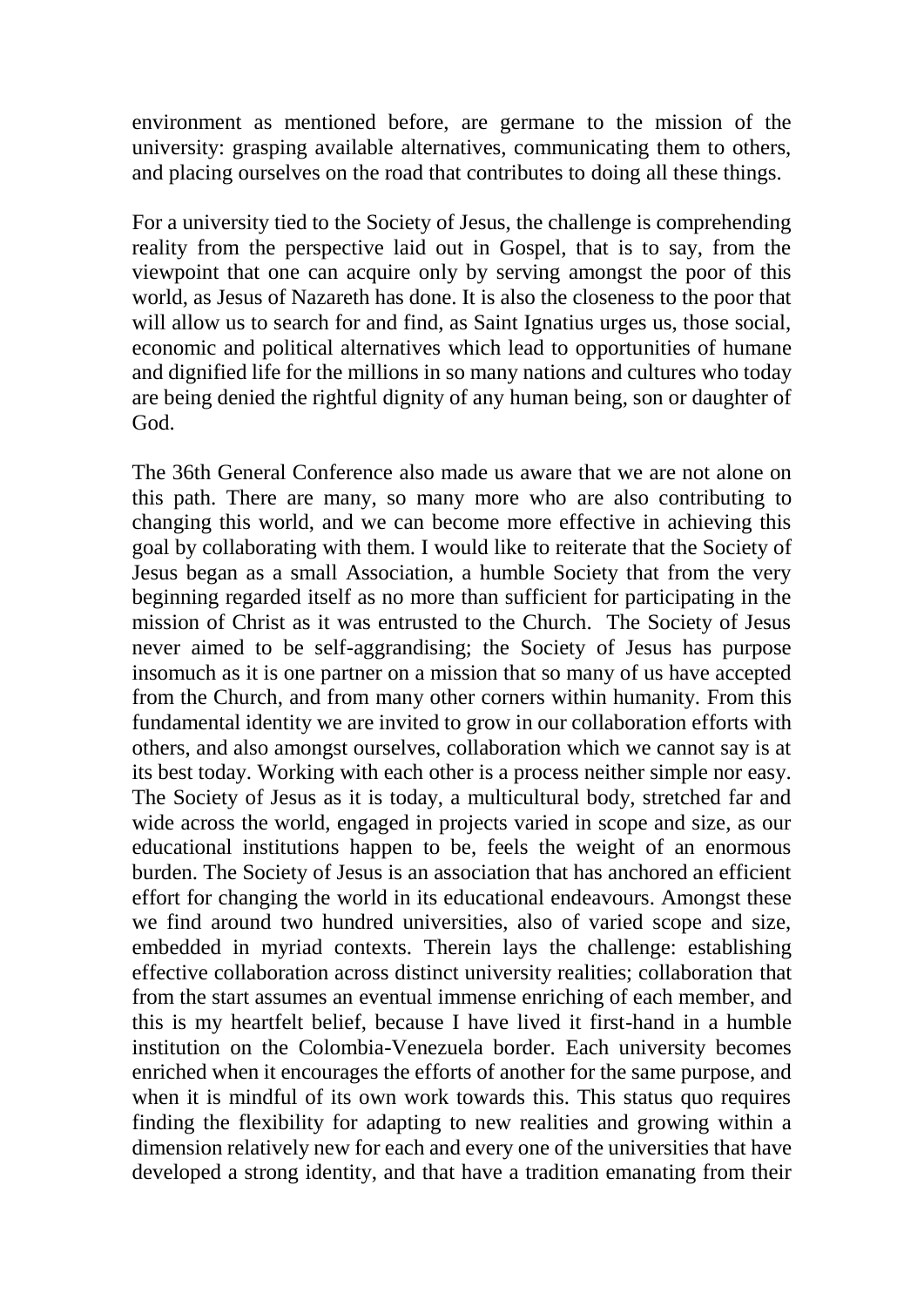own history and the social and cultural contexts that accompanied their development.

The universities in the care of the Society of Jesus, and other university faculties of long-standing tradition in Europe, the Americas or elsewhere in the world must make of tradition not a burden, but, on the contrary, a historical account from whence springs innovative collaboration. I wish to use this opportunity to motivate you in converting the memory of 75 years into an outburst of creativity that may illuminate your thinking, and lead you to discovering new ways of collaborating within your own institution and with other universities. I am fully aware of the challenges this entails at each university, more so those that have developed a diversity as ample as Ibero has; challenges of maintaining internal co-working, of truly becoming an entity wherein one part collaborates with the equivalent part in another body.

Creativity is needed for putting novel experiences to practice, open to all the parts of the university community: students, teachers, researchers, employees, workers, authorities, alumni…The university is a complex and rich community, and every person that grows or passes through it must have the opportunity to develop as a human being within that collaboration, and through it become a part of something larger. I have no doubt that Ibero will become enriched and will share its own immaterial wealth with others that can benefit from walking on the trail blazed through by you. Creativity needed so that university efforts become a means for understanding the times we live in, and a way to collaborate in the spirit in which God keeps working in this world. This precisely is the enthusiastic invitation that Vatican II has made: let us turn towards the world, because God is working in it, and the signs of the times will help us find evidence of God's work throughout history, and it is God's labour in History through the signs of the times that we, as university people and as Jesuits, wish to open our eyes to.

These are difficult times for democracy, threatened as it is on every front. Threatened by the unstoppable expansion of inequality – and in societies that are not equal, democracy can never be strong; at risk because of the rise in all types of violence, which spreads fear within society, and culminates in terror and terrorism; vulnerable to the ubiquitous arrival of messianic messengers (the Messiah already came, and came in the flesh of a crucified pauper). Key to helping make this a better world will be the university paper in developing complete citizens, and in fostering a universal perspective by acknowledging the richness in cultural variety, and by facilitating opportunities for dialogue and exchanges.